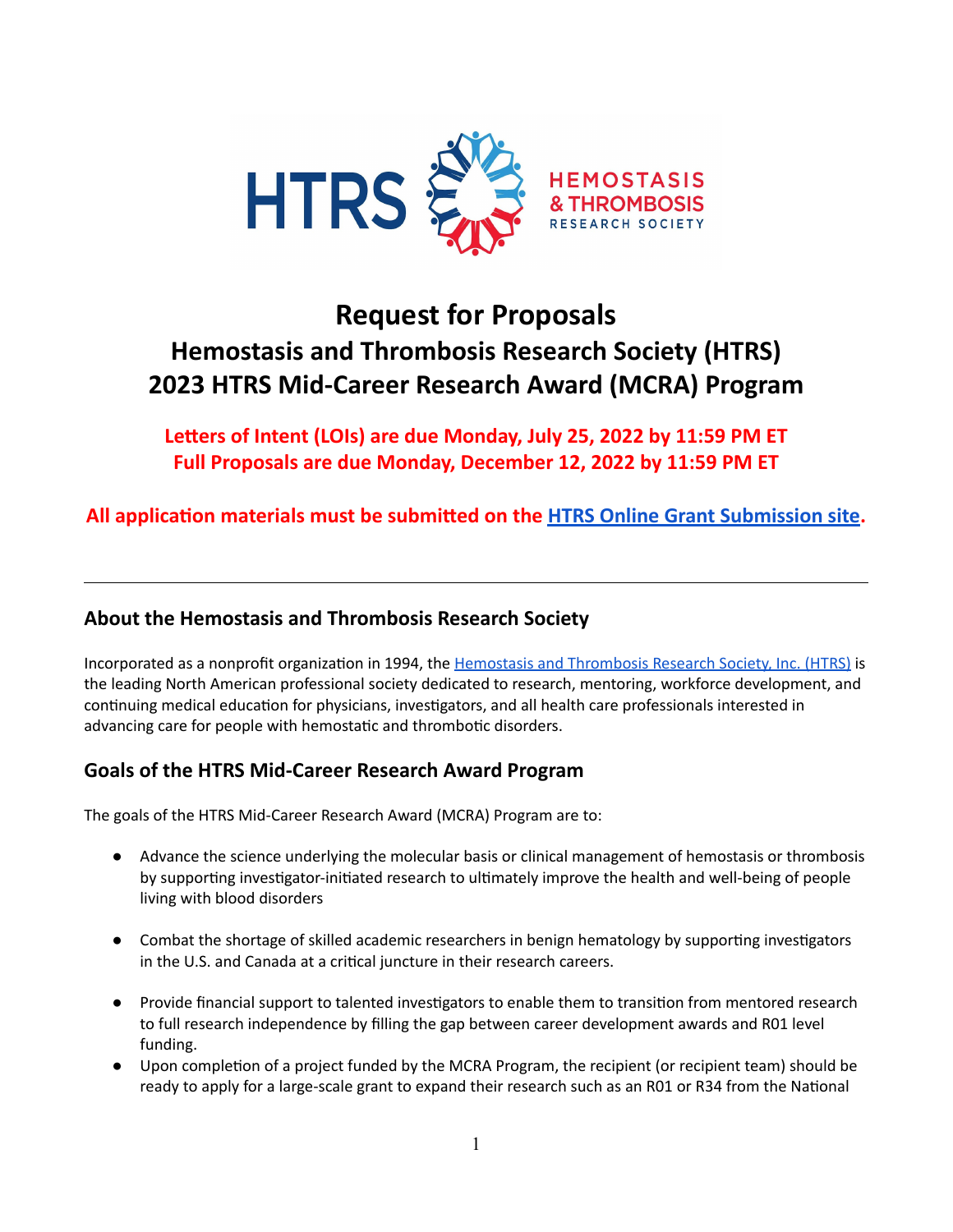Institutes of Health (NIH) in the U.S. or the equivalent from another agency such as the Canadian Instutes of Health Research (CIHR)

# **Applicant Eligibility Requirements**

### Basic Eligibility Requirements

Eligible applicants for the MCRA must demonstrate **a commitment to academic research careers in non-malignant hematology** and fulfill the following requirements:

- 1. Have an MD, DO, PhD, MD/PhD, or equivalent doctoral degree
- 2. Hold a faculty position at an institution in the U.S. or Canada
- 3. Have had significant career development award funding
- 4. Be working toward, and eligible to receive, a first R01 or equivalent in the U.S. or Canada

5. Be able to demonstrate a clear path by which the MCRA will support submission of an R01 or equivalent in the U.S. or Canada

### **If applicants are also eligible to apply for the Mentored Research Award (MRA), HTRS** *strongly encourages* **application to the MRA before applying for the MCRA.**

Academic research careers in non-malignant hematology are careers that have a substantial component of, or overlap with, the disciplines of hemostasis and/or thrombosis, such as hematology, pathology, transfusion medicine, obstetrics/gynecology, adolescent medicine, neonatology, etc.

Any applicant, regardless of rank, who meets all eligibility criteria is welcome to apply.

- MCRA applicants are generally Associate Professors (or equivalent), or Assistant Professors (or equivalent) with multiple years in rank.
- MCRA applicants generally have 8 or more years' experience after training.
- Applicants with less than 5 years' or more than 15 years' experience after training at the time of the LOI deadline are *not* eligible (see below).

### Significant career development award funding

Eligible applicants will have been the Principal Investigator (PI) of a career development award from the U.S. or Canada that has been successfully completed. Recipients of a 5-year career development award may apply in the final two years of the award.

 $\bullet$  A qualifying career development award is a competitive postdoctoral award in the U.S. or Canada intended to support the early career of a researcher. Examples of qualifying career development awards include: NIH K-awards, CIHR Fellowship, HTRS MRA, ASH Junior Faculty Scholar Award, and their equivalents in Canada.

### Applicant Eligibility Requirements

● Applicants are required to be an HTRS Core [Member](https://www.htrs.org/home/Membership2) at the time of LOI submission in good standing. Applicants agree to maintain HTRS Core Membership for the duration of the grant period and any approved no-cost extension (NCEs) if selected as MCRA recipients.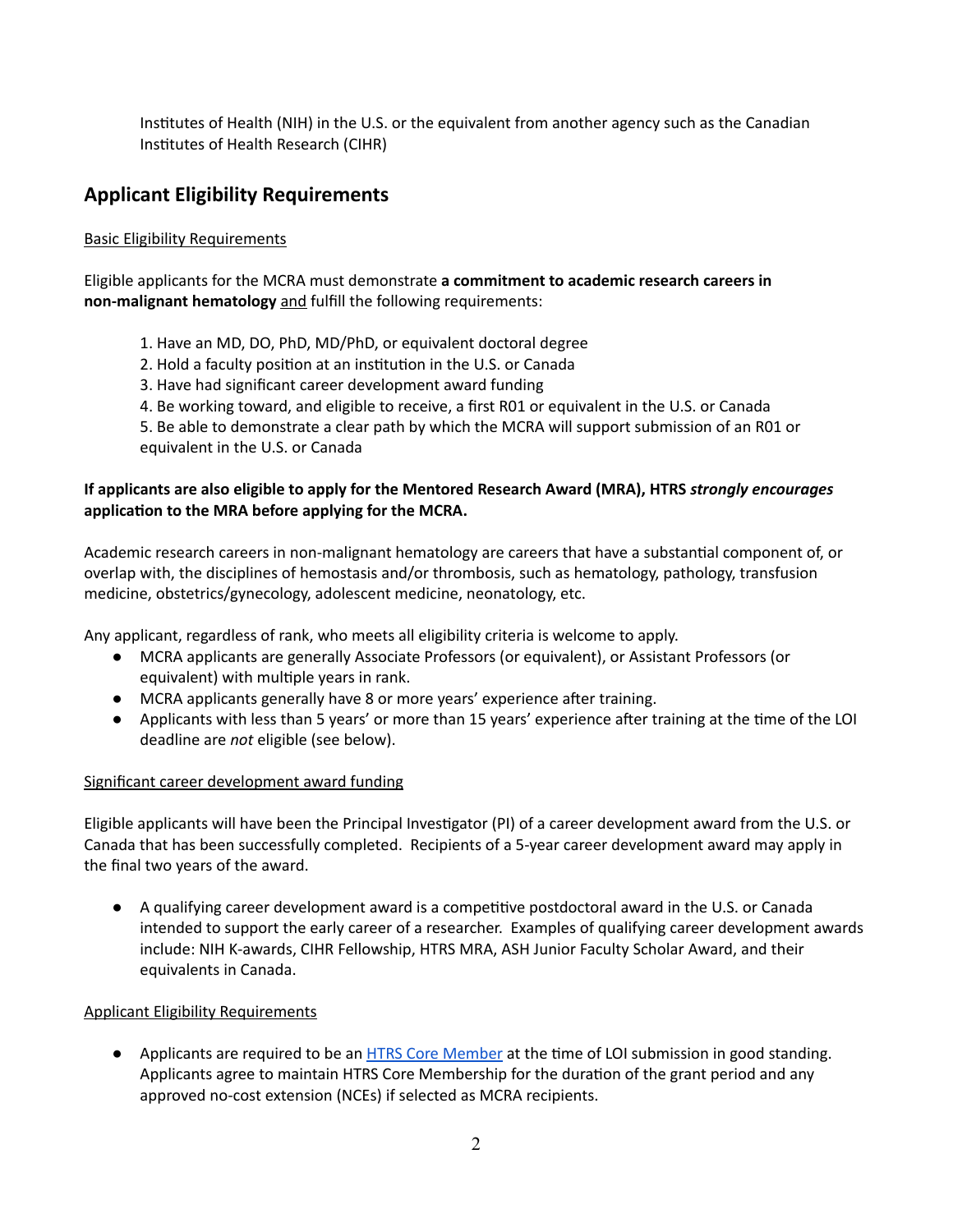- Applicants must work in the U.S. or Canada for the duration of the grant period. U.S. or Canadian citizenship is not required.
- Applicants must be employed at a university, hospital, hemophilia and/or thrombosis treatment center, or other non-commercial research institution in the U.S. or Canada.
- Applicants must be able to devote at least 20% of their total time to the MCRA project, which may be supported in full or in part by the award funds.
- Previous HTRS Clinical Fellowship Award, HTRS Mentored Research Award, HTRS/ATHN DREAM Award, and THSNA (Thrombosis and Hemostasis Societies of North America) Mentored Research Award recipients may apply as long as they meet the stated eligibility criteria.
- Preference will be given to applicants who address critical issues in hemostasis and/or thrombosis in their projects, such as those described in the NHLBI Strategic Vision [document](https://www.nhlbi.nih.gov/sites/default/files/2017-11/NHLBI-Strategic-Vision-2016_FF.pdf) and, specifically, the accompanying NHLBI [Research](https://www.nhlbi.nih.gov/about/strategic-vision/research-priorities) Priorities.

### Ineligible Applicants

The MCRA is intended to help investigators make the transition from career-development awards to full research independence and R01-equivalent funding.

The MCRA is NOT intended to be a bridge mechanism for established investigators, as follows:

- Applicants who have been PI (or equivalent) on any NIH Research Project Grant (R01), NIH Program Project Grant/Center Grant (P-Series), NIH Grant for collaborative research (U-Series), or equivalent grant from the NIH or elsewhere (e.g. CIHR: Project Grants and Foundation Grants) for which the *Motification of Award date is prior to the full MCRA proposal deadline*
- Applicants who have not held a career development award from either the U.S. or Canada
- Applicants who are less than five years out of training
- Applicants who are more than fifteen years out of training
- Applicants working for commercial companies

### Qualifying Hardships

HTRS will consider appeals with regard to eligibility for qualifying hardships. Examples include: a complete or partial hiatus from research activities for child rearing; an incapacitating illness or injury of the applicant or a member of the applicant's immediate family; relocation to accommodate a spouse, partner, or other close family member; pursuit of non-research endeavors that would permit earlier retirement of debt incurred in obtaining a doctoral degree; and military service.

Approved extension of NIH Early Stage Investigator (ESI) status can be accepted as reason to extend eligibility for the MCRA for the same duration.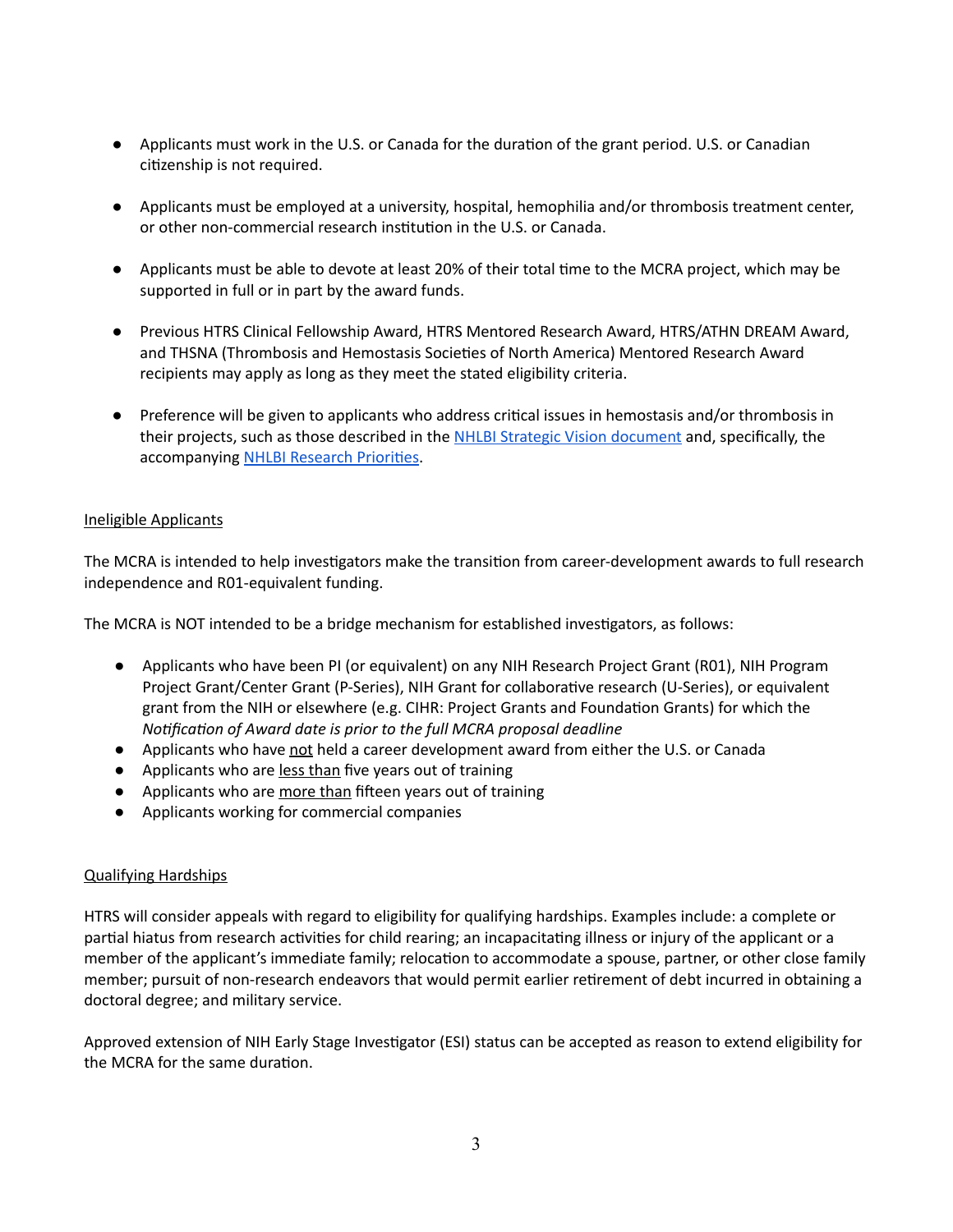Potential applicants who do not meet the stated eligibility criteria who wish to appeal with these or similar hardships are encouraged to contact Jennifer Ziegler, HTRS Award Programs and Career Development Director at [jziegler@htrs.org](mailto:jziegler@htrs.org) to determine their eligibility to compete for an MCRA.

### Questions Regarding Eligibility

Potential applicants are encouraged to contact Jennifer Ziegler, HTRS Award Programs and Career Development Director at *[jziegler@htrs.org](mailto:jziegler@htrs.org)* with specific questions about how their career path or previous research awards impact MCRA eligibility.

# **2023 MCRA Grant Period**

The grant period for research projects funded through the 2023 MCRA Program is two (2) years.

- The earliest start date is July 1, 2023
- **●** The earliest end date for projects is June 1, 2025

## **Project Eligibility Requirements**

Eligible research projects must involve a substantial component of hemostasis or thrombosis. Examples include, but are not limited to:

- Research in hemophilia, deep vein thrombosis (DVT), coagulation in sickle cell disease, mild or rare bleeding disorders, or uterine hemostasis relevant to heavy menstrual bleeding
- Other topics may be considered as long as they have a substantial component of, or overlap with, the disciplines of hemostasis or thrombosis (such as obstetrics/gynecology, adolescent medicine, neonatology, etc.)

Types of eligible projects include:

- Clinical/translational projects, including, for example, epidemiological studies or translational studies with or without a secondary component of laboratory work
- Translational/basic science projects, including, for example, molecular biology, physiology, pharmacology, or biomarker or translational studies where the primary emphasis is a laboratory component

# **Available Funding**

The maximum 2023 MCRA over two (2) years is \$216,000 USD. This includes a maximum of \$200,000 for direct research project costs (\$100,000 per year) plus an additional maximum of \$16,000 (8% of \$200,000, or \$8,000 per year) for the recipient institution's indirect costs. (See the section "Use of MCRA Funds" in this RFP for more information regarding eligible indirect costs.)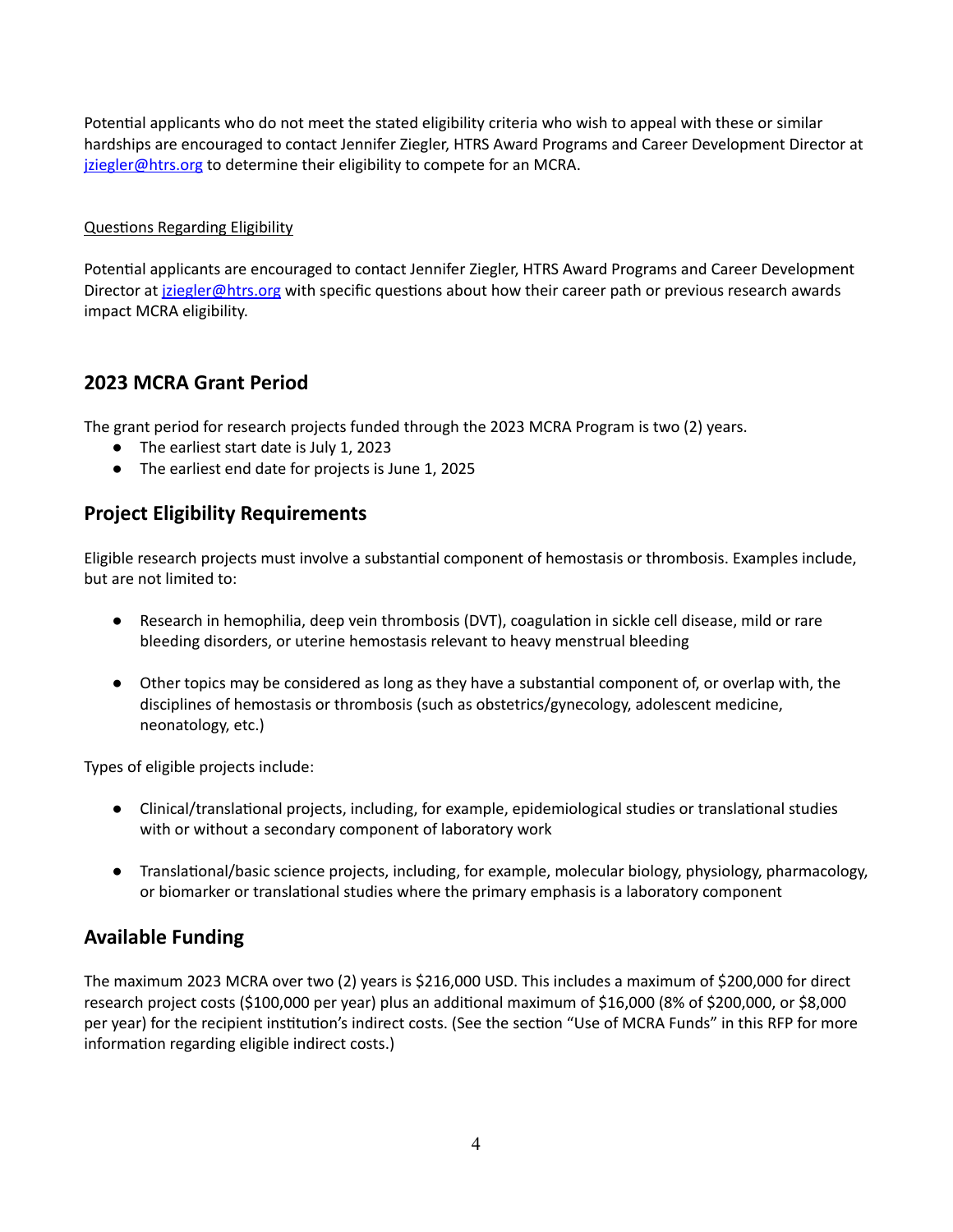An applicant's two-year MCRA project budget, including direct research project costs up to \$200,000 and indirect costs up to \$16,000, may not exceed a grand total of \$216,000 USD. **It is in the awardee's best interest if the** budget total expenses are as close as possible to \$216,000 USD so that the total grant award is used.

Funding of a \$216,000 USD budget will be distributed by HTRS to the awardee's institution (the "recipient institution") in three payments:

- 1) The first payment of \$108,000 USD (50%) will be issued after full execution of the legal Grant Agreement contract between HTRS, the awardee, and the recipient institution.
- 2) The second payment of \$86,400 USD (40%) will be issued contingent upon acceptance by HTRS of a formal 12-month Progress Report describing research conducted during the first year of the grant period.
- 3) The third payment of \$21,600 USD (10%) is contingent upon acceptance by HTRS of a Final Report after the completion of the entire grant period. Instructions for compiling these reports will be communicated to the awardee or awardees in their formal notification letters and Grant Agreement contracts.

# **Use of MCRA Funds**

MCRA grant funds (a grand total of \$216,000 USD) may only be applied to costs associated with proposed research project, including, but not limited to:

- Direct costs for the project not to exceed \$200,000 USD, such as:
	- Full or partial support for salary and fringe benefits for the investigator or other project personnel (laboratory technicians, statisticians, etc.)
	- Equipment and supplies necessary to conduct the research project
	- Registration, travel, and lodging fees for the investigator to attend a well-recognized national or international professional meeting during the duration of their project or in the year immediately following the grant period to present the progress or results of their MCRA-funded research. (MCRA funds may not be used to cover registration, travel, or lodging expenses to attend professional meetings outside of the above mentioned meeting, unless specifically approved by HTRS in advance as essential to the project outcome.)
- Indirect costs not to exceed \$16,000 USD, such as:
	- Lab fees, facility fees, or other costs related to the management of the funded research program by the recipient institution
	- The line item for indirect costs may not exceed 8% of the \$200,000 allocated to support the direct costs of the project, or \$16,000 over two years (or \$8,000 per year). An applicant's two-year MCRA project budget, including direct research project costs of \$200,000 and indirect costs up to \$16,000, may not exceed a grand total of \$216,000 USD

HTRS reserves the right to postpone decisions regarding the 2023 MCRA Program and/or cancel the 2023 MCRA prior to announcing awards based on the status of HTRS fundraising for the Program.

# **Current and Pending Support Requirements**

MCRA applicants are required to report all current and pending funding sources for their proposed projects in the Full Proposal Narrative, budget, and within their NIH Biosketch.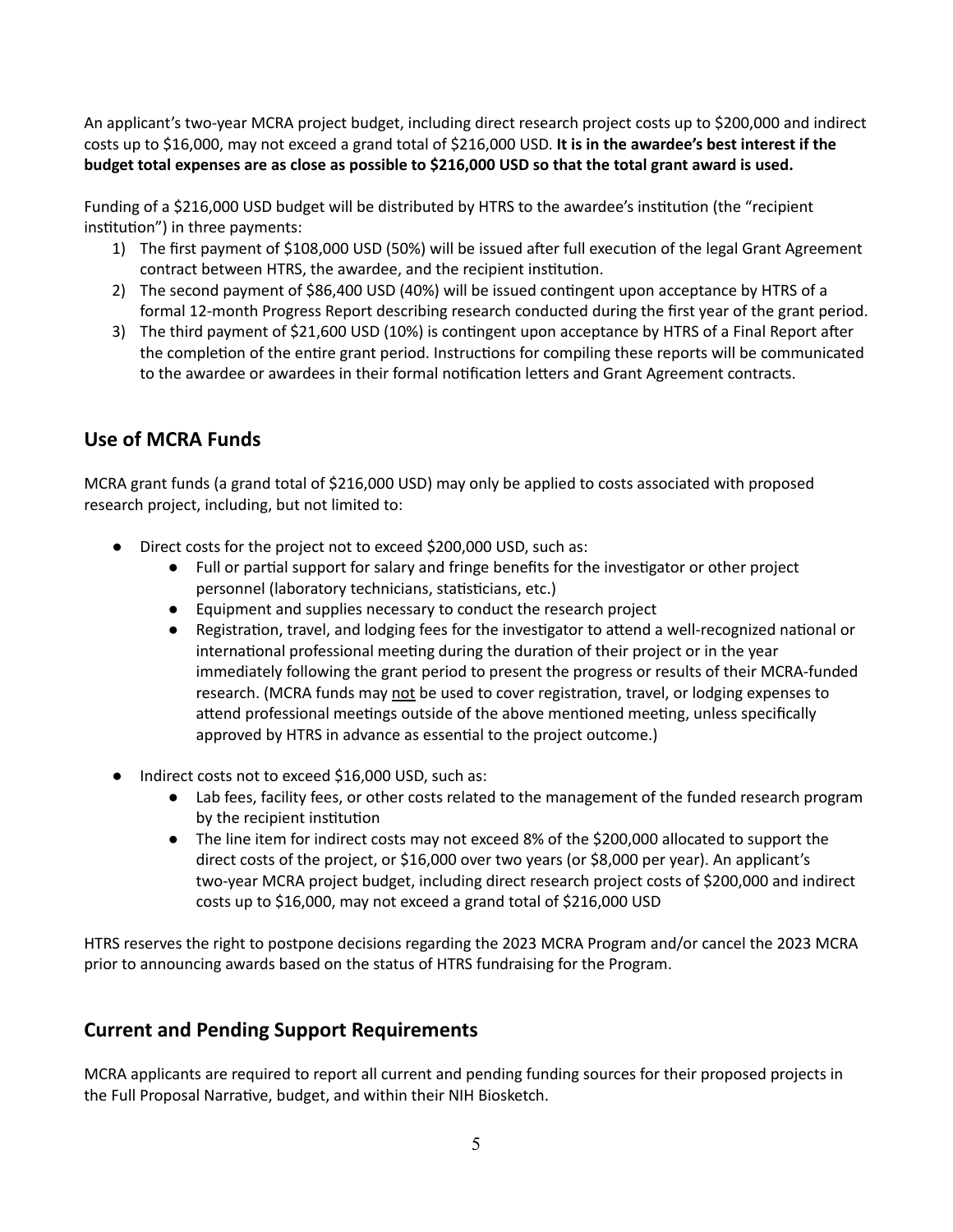Applicants are encouraged to apply to their institutional Office of Sponsored Research (OSR) for supplemental funds and support for their projects. However, in the event that additional funding becomes available, applicants will be asked to provide documentation to HTRS that line items supported by the MCRA Program do not overlap with support provided by other grants. If other grant funding covers all or substantially all of the costs of the MCRA project, any MCRA grant funds that remain unused must be returned to HTRS. Specific details of this requirement are included in the Grant Agreement contract.

# **Disclosure of HTRS Compliance with State or Federal Requirements per** *Open Payments: The Physician Payments Sunshine Act*

HTRS research and fellowship awards may be reportable by law to state or federal agencies under *Open Payments: The Physician Payments Sunshine Act* ("Sunshine Act"). HTRS may be required to share information about recipient institutions, principal investigators, or other particulars of funded grants with the pharmaceutical companies that support our award programs. Such companies may deem grant information reportable per their policies related to the Sunshine Act.

Applicants to HTRS award programs are required to confirm, prior to submitting a proposal to HTRS that their institution is able to accept grant funding that may be subject to Sunshine Act reporting. Applicants who have questions about the Sunshine Act should ask their institutional Office of Research or other grant administrator for more detail, since regulations can differ by institution and state.

# **How to Apply for the 2023 MCRA**

Formatting Instructions for Both the LOI and the Full Proposal

- Applicants must use an NIH-approved font (e.g. Arial, Georgia, Helvetica, or Palatino Linotype) for Letters of Intent (LOI) and Full Proposal Narratives, no less than 11 points in size. One-inch page margins are required for the Narratives and any references
- Only generic names of products/services are allowed; brand names and names of specific companies should not be used
- Applicants with questions related to these instructions should contact Jennifer Ziegler, HTRS Award Programs and Career Development Director at *[jziegler@htrs.org](mailto:jziegler@htrs.org)* no later than one week in advance of the LOI deadline of July 25, 2022. LOIs and Full Proposals will be deemed ineligible for review if formatting instructions are not followed.

### Submitting a Letter of Intent

Letters of Intent (LOIs) are used by HTRS to assess eligibility and to guide the recruitment of appropriate expertise to the MCRA Study Section. It is in the applicant's best interest to submit an informative LOI.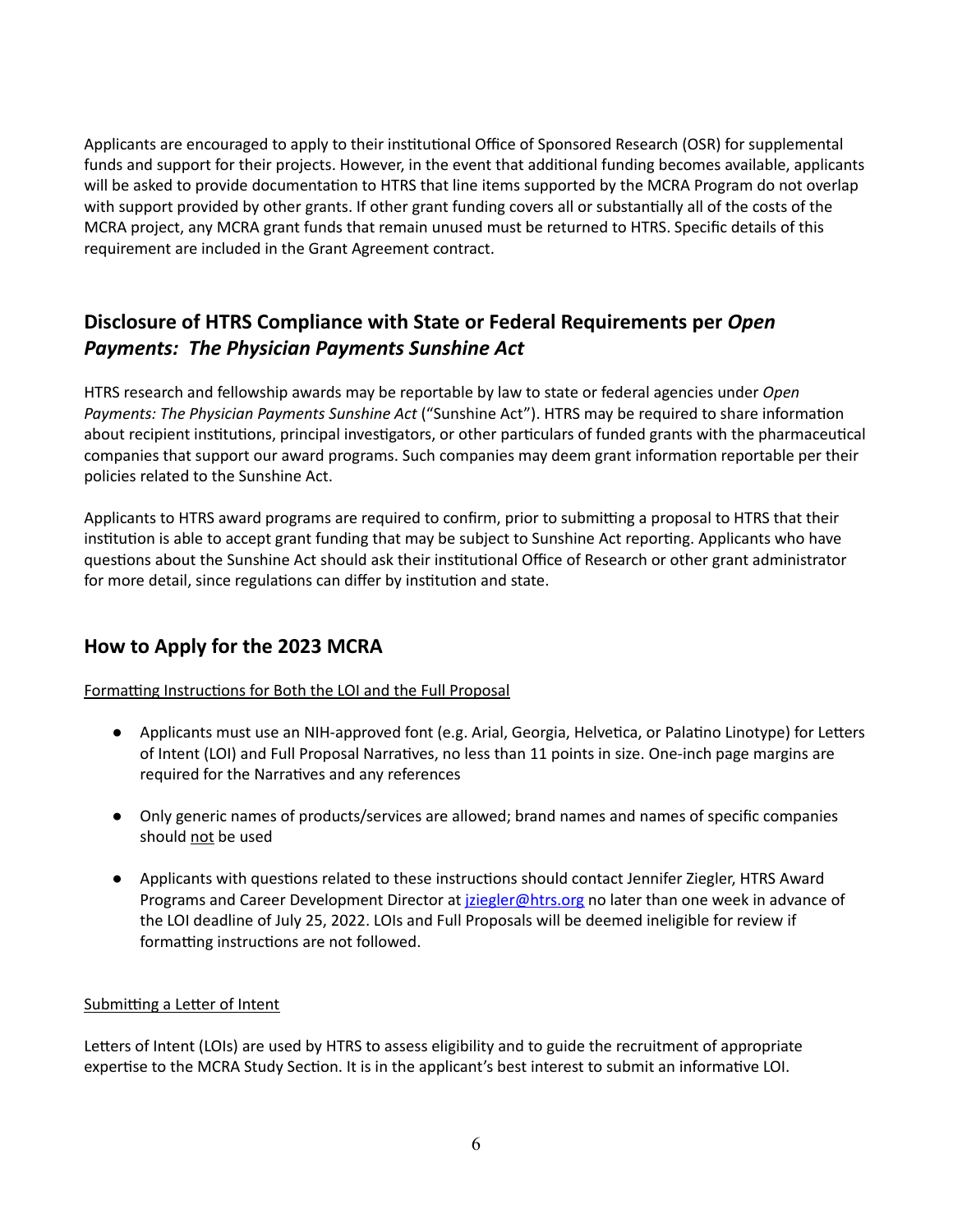Applicants are required to follow all formatting instructions and submit the application to the HTRS online grant submission site on or before **Monday, July 25, 2022 at 11:59 p.m. ET.** The system will confirm receipt via email. **If <u>you do not receive a confirmation email within 72 hours, please contact Jennifer at** *[jziegler@htrs.org,](mailto:jziegler@htrs.org)* **for**</u> **confirmation of receipt.** 

### Components of a Complete Letter of Intent

A. Required Application Form

Applicants are required to complete the 2023 MCRA Application Form available at the HTRS [Online](https://htrs.smapply.org/) Grant [Submission](https://htrs.smapply.org/) site.

B. LOI Narrative (3 pages maximum, excluding references)

The three-page LOI Narrative should be addressed to the 2023 HTRS MCRA Program Chairs, Dr. Jill Johnsen and Dr. Janice Staber, and include the following sections:

- 1) A statement of the applicant's overall scienfic career goals and how the proposed MCRA project will facilitate the accomplishment of these goals. Applicants who are not working primarily as hematologists, but whose careers are in other disciplines that have a substantial component of, or overlap with the disciplines of hemostasis and/or thrombosis, must include a) the relevance of their proposed research to their career, b) how the disciplines of hemostasis and/or thrombosis overlap with and have substantial relevance to their career and c) how they will incorporate research and clinical care in hemostasis and/or thrombosis into their careers long-term.
- 2) A description of the significance and relevance of the proposed project, including the potential of the project to generate new knowledge in the field of hemostasis and/or thrombosis, and how the project will lead to larger-scale, independent research funding from the NIH or equivalent.
- 3) Hypotheses and aims/objectives of the proposed research.
- 4) The research plan. Please provide a clear description of how research will proceed. Briefly describe any preliminary data that you plan to include in the Full Proposal, as applicable.
- 5) Statistical plan and/or considerations. Statistical considerations and feasibility for the project must be addressed in the LOI, if only preliminarily.
- 6) A brief description of the appropriateness of the research environment as it pertains to the research project.
- C. References (if applicable)

LOI Narrative references may be listed separately from the Narrative but should not exceed two additional pages. References must:

- Be relevant to the proposed project
- Be listed in the order in which they appear in the LOI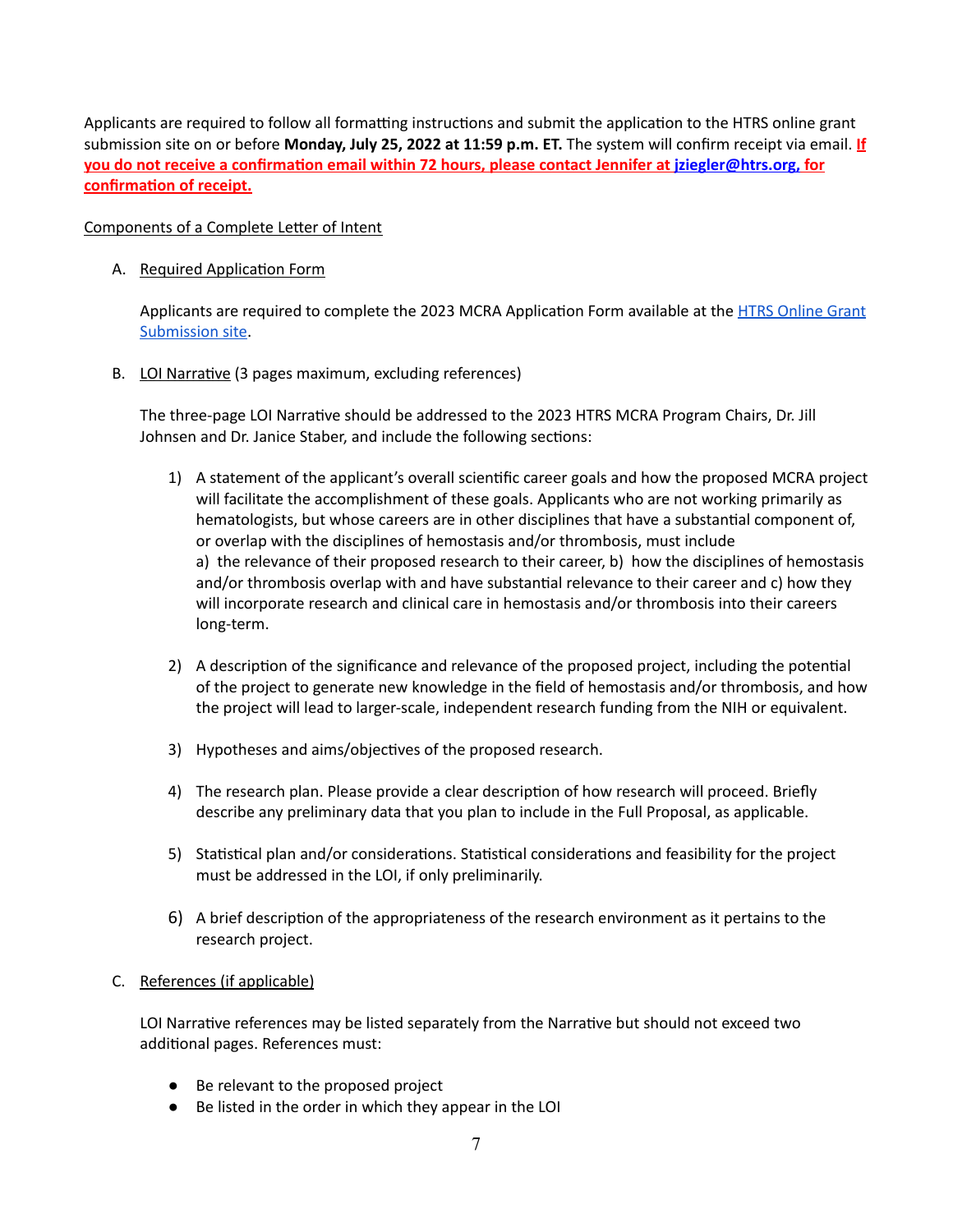- List at least the first three authors. Using "et al." in place of listing all authors of a reference is an acceptable practice.
- Include the applicant's name in bold-face font if the applicant cites relevant references they authored.

### LOI Review

After reviewing the LOIs, HTRS will confirm via email that applicants should submit a Full Proposal by the December 12, 2022 deadline. An NIH-style reviewing process will be engaged. The goal of the 2023 MCRA Study Section is to invite all applicants who submit LOIs to submit Full Proposals unless:

- Applicant eligibility requirements are clearly not met
- The proposed project is not applicable to the field of hemostasis and/or thrombosis

### Submitting a Full Proposal

The project outlined in the Full Proposal must be substantially the same as the project described in the LOI. Small modifications may be made, as long as the modifications are reasonable in scope (e.g. a change to or addition of a sub-aim).

Applicants are required to follow all formatting instructions and submit the Full Proposal to the HTRS [online](https://htrs.smapply.org/) grant [submission](https://htrs.smapply.org/) site on or before **Monday, December 12th, 2022 at 11:59 p.m. ET.** The system will confirm receipt via **email. If you do not receive a confirmation email within 7 hours, please contact Jennifer at [jziegler@htrs.org](mailto:jziegler@htrs.org) for confirmation of receipt.** 

### Components of a Complete Full Proposal

A. Required Application Form

Applicants must update the Application Form originally submitted with their LOI and include it as part of the full proposal submission.

- B. Background and Career Description Statement (2 pages maximum)
	- Description of the applicant's background and preparation for the proposed research
	- Statement of the applicant's overall scientific career goals and how the proposed MCRA project will facilitate the accomplishment of these goals. Applicants who are not working primarily as hematologists, but whose careers are in other disciplines that have a substantial component of, or overlap with the disciplines of hemostasis and/or thrombosis, must include not only the relevance of their proposed research to their career, but also how the disciplines of hemostasis and/or thrombosis overlap with, and have substantial relevance to, their career
	- The applicant should directly address the commitment to an academic research career in non-malignant hematology and how the proposed MCRA project fills a critical gap needed to obtain R01 level funding.
- C. Project Narrative (10 pages maximum, excluding references)

The Project Narrative should address the following points. Reviewers will use these points as guidelines to assess the Full Proposal narrative.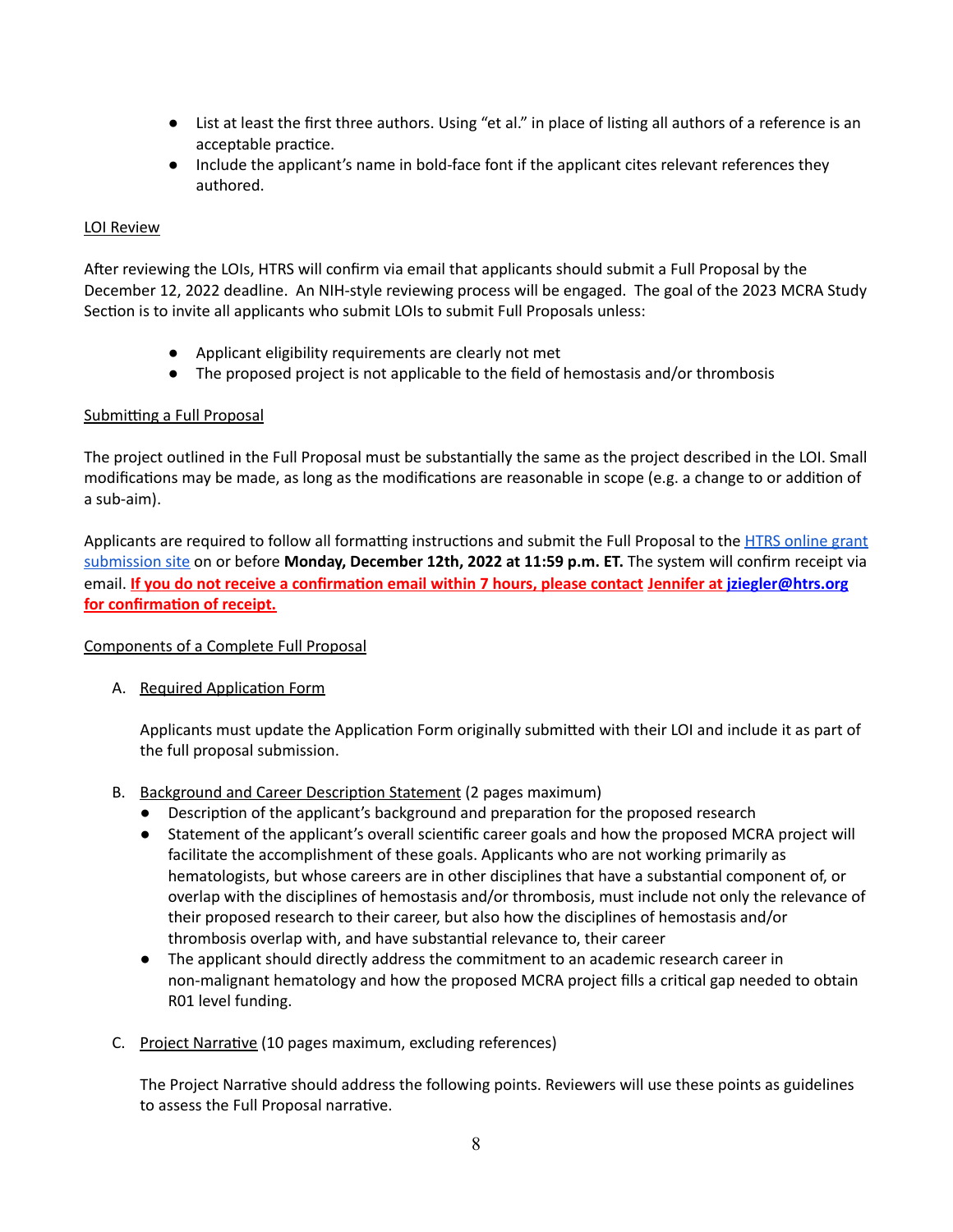- The significance and relevance of the project, including the potential of the project to generate new knowledge and how the project will lead to NIH or equivalent large-scale funding
- A clear statement of the hypothesis and specific aims/objectives for the proposed research, including a description of how those aims/objectives will be reached
- Experimental design and methodology, including potential limitations and a description of future studies to be pursued. The project design should be appropriate to test proposed hypotheses
- Project methods should support proposed aims. Preliminary data, if any, should be included
- Statistical plan and feasibility analysis, with patient or sample numbers and statistical methods identified
- If the research proposal requires additional funds, the narrative should describe the source of this funding (obtained or applied for) and should include a brief discussion of alternatives if funding is not secured
- Human subject or animal protections should be appropriately described, if applicable
- The application must clearly describe the nature of any professional collaborations and how this may affect the outcomes of the project. (Brief letters of support and NIH Biosketches should be appended to the application from all collaborators and/or co-investigators highlighting how their expertise will bring value to the proposed project.)
- A brief description of the quality of the research environment as it pertains to the project

### D. References (if applicable)

References for the Full Proposal Narrative may be listed separately from the Narrative. References must:

- Be relevant to the proposed project
- Be listed in the order in which they appear in the Project Narrative
- List at least the first three authors. Using "et al." in place of listing all authors of a reference is an acceptable practice.
- Include the applicant's name in bold-face font if the applicant cites relevant references they authored.

### E. Project Budget

The following expenses are permitted by HTRS as part of the project budget, which may not exceed (and should preferably be equal to) a total of \$216,000. It is in the awardee's best interest if the budget total expenses are as close as possible to \$216,000 USD so that the total grant award is used.

Full Proposal applicants are required to use the Budget Template available for download from the HTRS online grant submission site. Applicants should provide a narrative explanation and justification for each line item requested in a separate addendum to the Budget Template.

- 1. Direct Project Costs not to exceed \$216,000 USD, including:
- Salary and fringe benefits for the applicant proportional to his/her percent effort on the project. Please compute the PI's salary support as follows: Applicants must be able to devote at least 20% of their total time to the MCRA project, which may be supported in full or in part by the award funds. When computing salary support for the PI in the full proposal budget, please apply the most current NIH [salary](https://grants.nih.gov/grants/policy/salcap_summary.htm) cap at the time the grant will be awarded.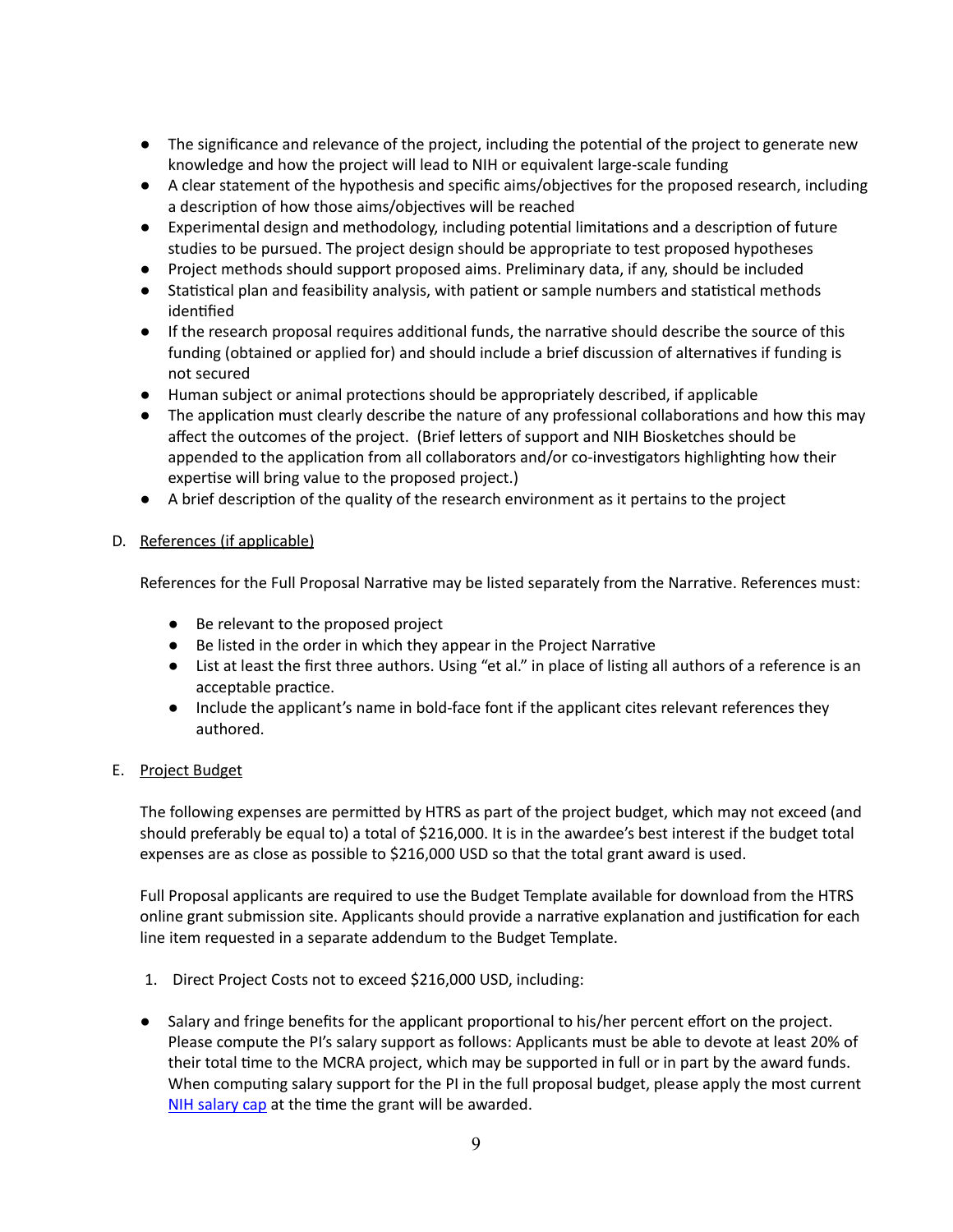- Full or partial support for salary and fringe benefits for the investigator or other project personnel (laboratory technicians, statisticians, etc.)
- Equipment and supplies necessary to fulfill the project's specific aims
- Registration, travel, and lodging fees for the investigator to attend a well-recognized national or international professional meeting during the duration of their project or in the year immediately following the grant period to present the progress or results of their MCRA-funded research. (MCRA funds may not be used to cover registration, travel, or lodging expenses to attend professional meetings outside of the above mentioned meeting, unless specifically approved by HTRS in advance as essential to the investigator's project outcome)
- Patient care costs if required for the study and not covered by third-party payments
- Human subjects payments
- Consultant costs for statistical or data management support
- 2. Indirect Costs not to exceed \$16,000 USD, including:
	- Lab fees, facility fees, or other costs related to the management of the funded research program by the recipient institution
	- The line item for indirect costs may not exceed 8% of the \$216,000 allocated to support the direct costs of the project, or \$16,000 over two years (\$8,000 per year). An applicant's two-year MCRA project budget, including indirect costs up to \$16,000, may not exceed and should be as close as possible to a grand total of \$216,000 (USD)
- F. A Letter of Support from the current department chairperson supporting the applicant's research and committing institutional support for the proposed project. This letter should include a statement of commitment to preserve and protect at least 20% of the applicant's total time for the proposed project. Due to the overall award cap (\$216,000 USD), an institutional commitment to match the proposal with uncompensated time and effort will be viewed favorably, as this will allow more of the grant budget to be spent on supplies, reagents, clinical research support, and other applicable project costs (i.e. <20% salary and fringe for the investigator is allowable in the project budget, but any remainder of the  $\geq$ 20% salary and fringe should be accounted for in this letter of support)

### G. A copy of the applicant's current NIH Biosketch

### H. Letters of Support and NIH Biosketches for any collaborators and/or co-investigators

### Full Proposal Review Process

Full Proposals will be reviewed by the MCRA Study Section using an NIH-style peer review process.